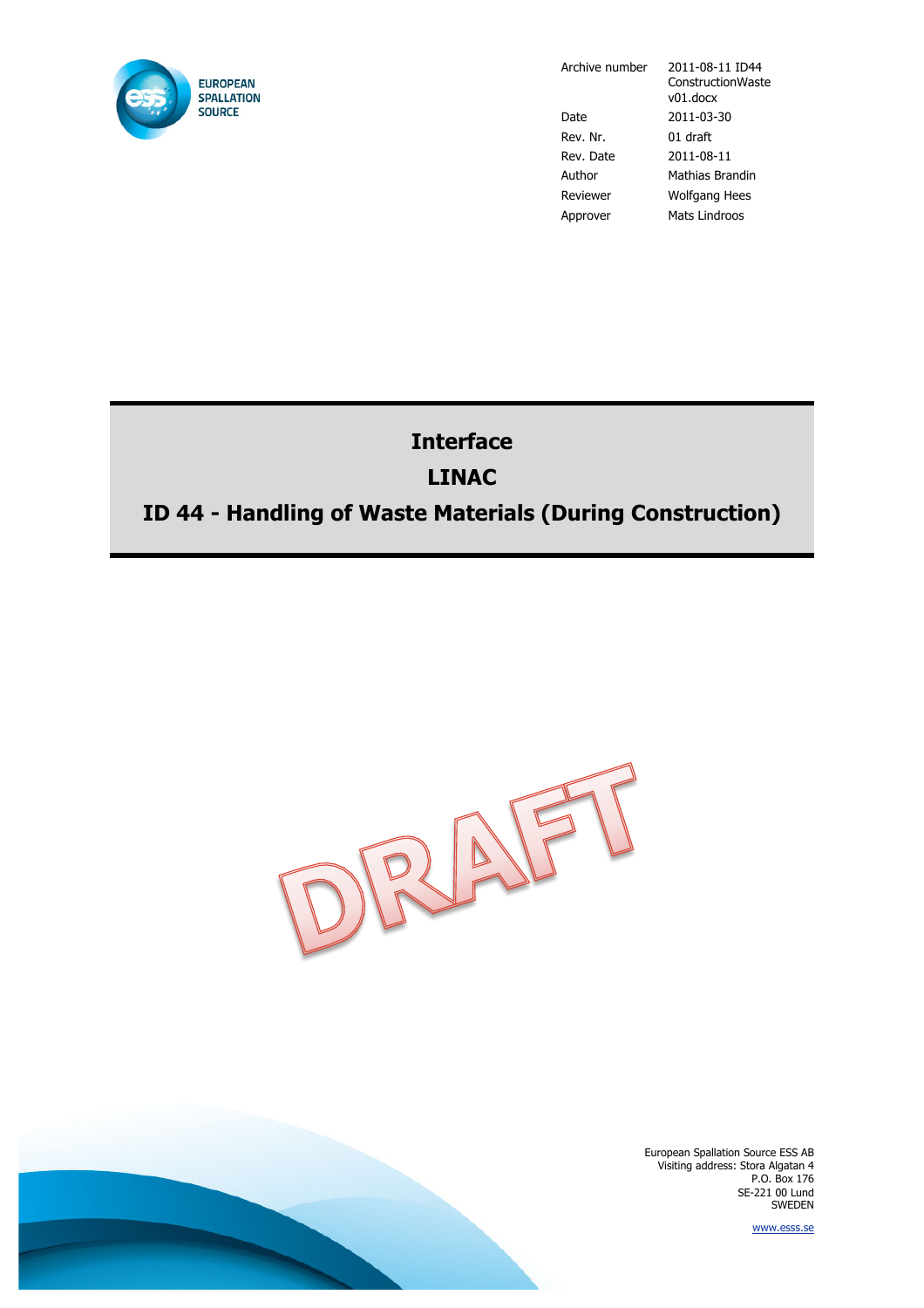

Archive number 2011-08-11 ID44 ConstructionWaste v01.docx Date 2011-03-30 Rev. Nr. 01 draft Rev. Date 2011-08-11 Author Mathias Brandin Reviewer Wolfgang Hees Approver Mats Lindroos

## **TABLE OF CONTENTS**